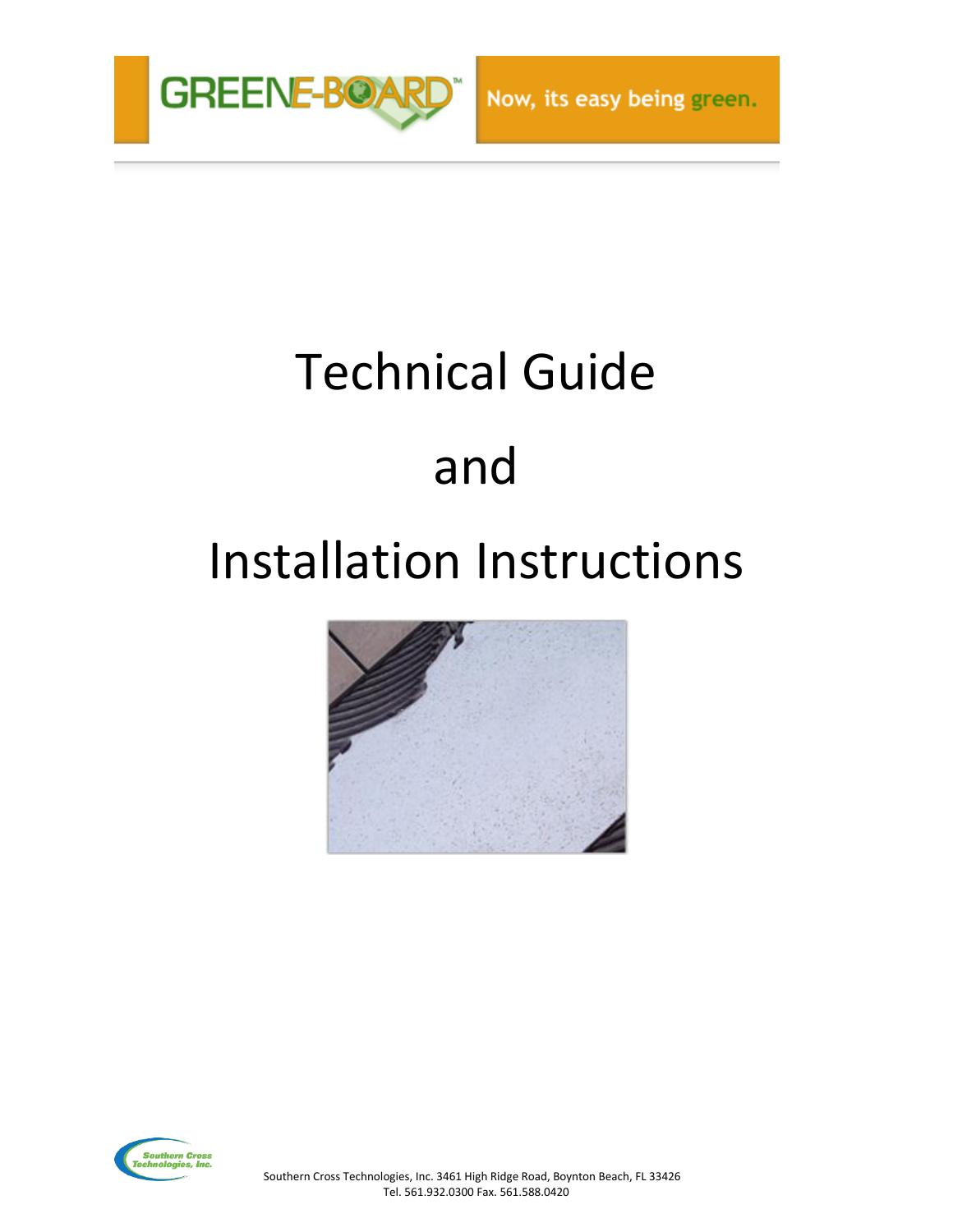

#### **Manufacturer**

Southern Cross Technologies 3461 High Ridge Road Boynton Beach, FL 33426 Information: 561.932.0300

#### **Product Description**

**GreenEboard™:** A building panel

manufactured from a proprietary formula including Magnesium OxyChloride blends, perlite, reinforcing mesh, and recycled wood dust. Product contains no silica dust.

#### **Uses**

Product is suitable for use as a tile backer on countertops, walls and floors, where a durable, environmentally friendly installation is required.

Product can also be used as a wall board in limited applications, replacing products that are susceptible to the growth of mold and mildew. It is successfully used in homes for individuals with MCS (multiple chemical sensitivities).

#### **Sizes**

Nominal dimensions NOMINAL DIMENSIONS

| Width | Length | <b>Thickness</b>         | Weight     |
|-------|--------|--------------------------|------------|
| 36''  | 60''   | $\frac{1}{4}$ " (6 mil)  | 1.2 lbs/SF |
| 48"   | 48"    | $\frac{1}{4}$ " (6 mil)  | 1.2 lbs/SF |
| 48"   | 96''   | $\frac{1}{4}$ " (6 mil)  | 1.2 lbs/SF |
| 36''  | 60''   | $\frac{1}{2}$ " (12 mil) | 2.3 lbs/SF |
| 48"   | 48"    | $\frac{1}{2}$ " (12 mil) | 2.3 lbs/SF |
| 48"   | 96"    | $\frac{1}{2}$ " (12 mil) | 2.3 lbs/SF |
| 48"   | 96''   | $1/8''$ (3 mil)          | .60 lbs/SF |

| PHYSICAL PROPERTIES                |                          |                        |               |  |  |  |
|------------------------------------|--------------------------|------------------------|---------------|--|--|--|
| Property                           | Method                   | $\frac{1}{2}$          | $\frac{1}{4}$ |  |  |  |
| Mold/Fungus                        | <b>ASTM D3273</b>        | $0*$                   | $0*$          |  |  |  |
| Flame*                             | <b>ASTM E84</b>          | Class 1                | Class 1       |  |  |  |
|                                    |                          | Class A*               | Class A*      |  |  |  |
| Smoke*                             | <b>ASTM E84</b>          | Class 1                | Class 1       |  |  |  |
|                                    |                          | Class A*               | Class A*      |  |  |  |
| Combustibility*                    | <b>BS EN1182</b>         | $Class1A*$             | $Class1A*$    |  |  |  |
| Floor System                       | ASTM C627                | Extra Heavy*           |               |  |  |  |
| Formaldehyde                       | EN120                    | $0*$                   | $0*$          |  |  |  |
| Asbestos                           | <b>NIOSH9002</b>         | $0*$                   | $0*$          |  |  |  |
| Weight/SF                          | (nominal)                | $2.3$ lbs              | $1.2$ lbs     |  |  |  |
|                                    |                          |                        |               |  |  |  |
| $\overline{y''}$                   |                          | Result                 | Requirement   |  |  |  |
| characteristics                    |                          |                        |               |  |  |  |
| Sound                              | ASTM E90                 | <b>STC 31</b>          |               |  |  |  |
|                                    | Wall system              | <b>STC 47</b>          |               |  |  |  |
| Thermal                            | ASTM C-518-04            | $1'' R = .493 (°F)$    |               |  |  |  |
|                                    |                          | ft <sup>2</sup> h.BTU) |               |  |  |  |
|                                    |                          |                        |               |  |  |  |
| Squareness                         | <b>CCMC 6.4.3</b>        | 0 <sub>mm</sub>        | $\leq$ 2      |  |  |  |
|                                    |                          | deviation              |               |  |  |  |
|                                    |                          | $-3$                   |               |  |  |  |
| Length Tolerance                   | <b>CCMC 6.4.2</b>        | $-1$                   | ± 3           |  |  |  |
| <b>Width Tolerance</b>             |                          |                        |               |  |  |  |
| Humidified                         | CAN/CSA-                 | 1 mm                   | $\leq 4$      |  |  |  |
| Deflection                         | A82.20.3.M91             |                        |               |  |  |  |
| Flexural                           | <b>ASTM C947-89</b>      | 3.14 MPa               |               |  |  |  |
| Strength, Wet                      |                          |                        |               |  |  |  |
| <b>Thickness</b>                   | <b>CCMC 6.4.1</b>        | .6                     | $\leq 1.6$    |  |  |  |
| tolerance mm                       |                          |                        |               |  |  |  |
| Hardness, N                        | CAN3-0188.0-             |                        | ≥2200         |  |  |  |
| Core                               | M78                      | 2674                   |               |  |  |  |
| End                                |                          | 2483                   |               |  |  |  |
| Edge                               |                          | 2438                   |               |  |  |  |
| Max. Moisture                      | <b>ASTM C 1185</b>       | 27%/24 hrs             |               |  |  |  |
| Absorption                         |                          | 29%/48 hrs             |               |  |  |  |
| <b>Fastener Pull</b>               | CAN/CSA-<br>A82.20.3-M91 |                        |               |  |  |  |
| Through<br><b>Fastener Lateral</b> | <b>ASTM D 1037-</b>      | 958<br>720 dry         | $\geq$ 320    |  |  |  |
| Resistance                         | 93                       | 558 wet                |               |  |  |  |
|                                    |                          | 481 aged               | ≥400          |  |  |  |
| Humidified                         | CAN/CSA-                 | 1 <sub>mm</sub>        | ≤4mm          |  |  |  |
| Deflection                         | A82.20.3-M91             |                        |               |  |  |  |
| Impact-Fracture                    | <b>CCMC 5.1.2</b>        | 5 ft.lb. load          |               |  |  |  |
| point                              |                          |                        |               |  |  |  |
| Impact-                            | <b>CCMC 5.1.2</b>        | .66 dry                | $\leq 1$      |  |  |  |
| Indentation                        |                          | indentation            |               |  |  |  |
| Impact-                            | <b>CCMC 5.1.2</b>        | .71 wet                | $\leq 1$      |  |  |  |
| Indentation                        |                          | indentation            |               |  |  |  |
|                                    |                          |                        |               |  |  |  |
|                                    |                          |                        |               |  |  |  |

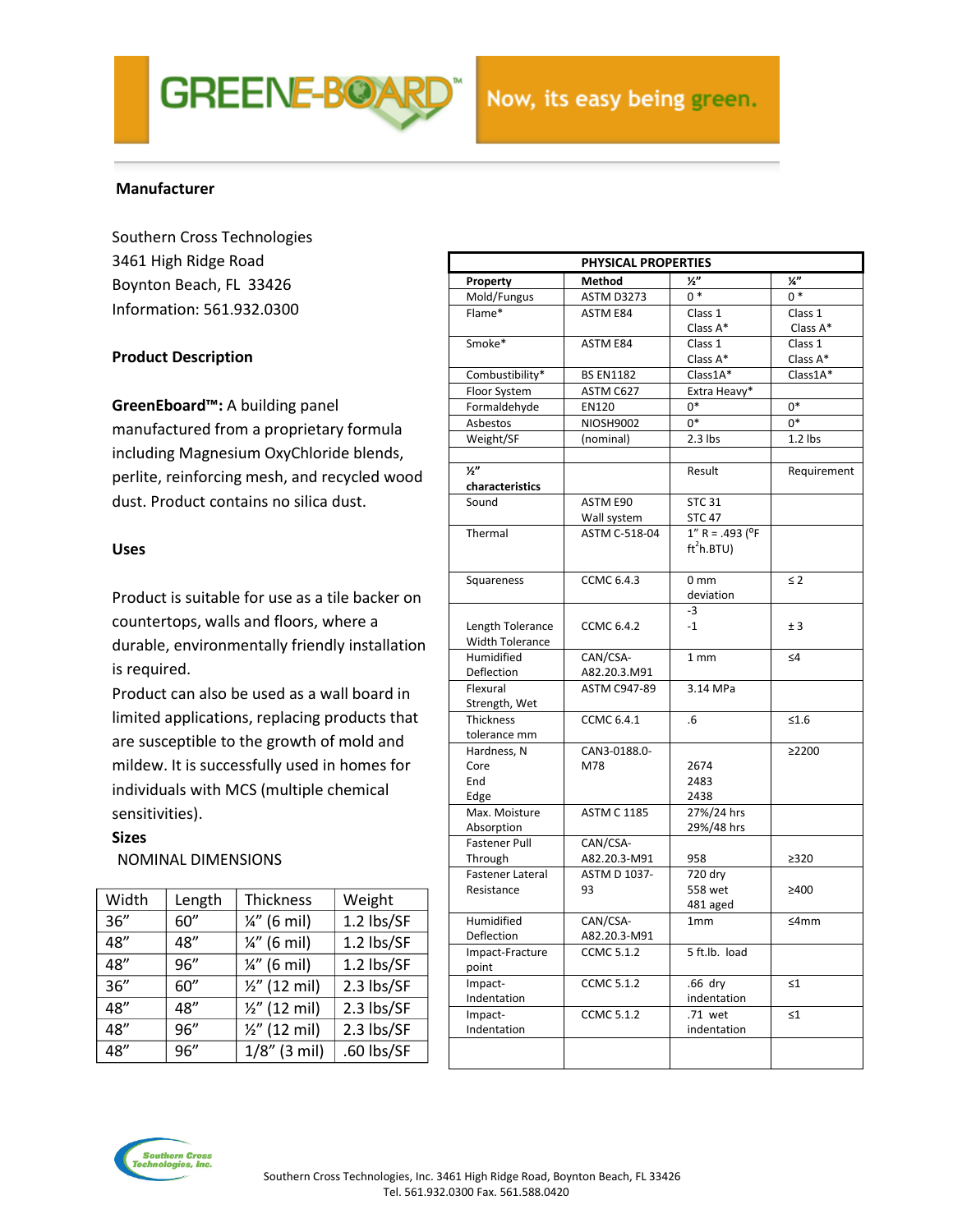

\*Highest Possible Rating

#### **INSTALLATION GUIDELINES**

#### **Materials Needed:**

For tub and shower applications, apply  $\frac{1}{2}$ " GreenEboard™ directly to studs, either over a vapor barrier, or use a surface applied waterproofing membrane.

#### **Fastener Schedule:**

| Location                  | Structure                                        | Type/Length                                                                                                  | Spacing                                                 |
|---------------------------|--------------------------------------------------|--------------------------------------------------------------------------------------------------------------|---------------------------------------------------------|
| Wall or<br>Ceiling        | Steel<br>Framing                                 | Corrosion<br>resistant                                                                                       | 6" O.C. on<br>wall frame                                |
|                           |                                                  | $1-1/4$ " bugle<br>head tapping<br>screw                                                                     | 6" O.C. on<br>ceiling joist                             |
| Wall or<br>Ceiling        | Wood<br>Framing                                  | Corrosion<br>resistant 1-1/4"<br>bugle head,<br>coarse thread,<br>self-drilling<br>screw                     | 6" O.C. on<br>wall frame<br>6" O.C. on<br>ceiling joist |
| Wall or<br>Ceiling        | Wood<br>Framing                                  | Galvanized 7 d<br>or 8 d framing<br>nails                                                                    | 6" O.C. on<br>wall frame<br>6" O.C. on<br>ceiling joist |
| Floor<br>Counter-<br>top* | Wood<br>Framing<br>L/360<br>structural<br>rating | Corrosion<br>resistant 1-1/4"<br>wallboard or<br>backer screw,<br>galvanized nail<br>or wide crown<br>staple | 8" OC in<br>both<br>directions<br>throughout<br>field   |

\*For Countertops, follow floor fastener spacing schedule using minimum 1" length screws or 5d galvanized nails.

#### **Installing GreenEboard™ on Walls and Ceilings**

For Walls and Ceilings which will be receiving a ceramic, porcelain, or stone tile finish, stud spacing shall be no more than 16" O.C. If ceiling joists are at 24" O.C. then provide blocking between joists.

GreenEboard™ has a smooth face and a rough face. Apply with the rough face out for tile installation. If some area of GreenEboard™ will not be covered with tile, apply with the smooth face out. Adhesives and latex modified mortars will bond effectively with either face.

In wet locations, apply a vapor barrier over the framing members.

Measure and mark GreenEboard™ to fit the space to be covered. Using a straight edge or T square, score the board with a conventional utility knife. Snap the board along the cut, and then score the back side with the utility knife. Reverse snap if necessary.

Fasten GreenEboard™ with recommended fasteners as described in the fastener chart. Drive fastener heads flush with surface of board.

Fill all joints between boards and in corners with material to be used as adhesive. Embed 2" wide alkali resistant mesh joint tape in the adhesive or mortar over all joints. Allow joints to cure before applying tile.

Caulk joints at tub or shower edge with a moldresistant caulk.

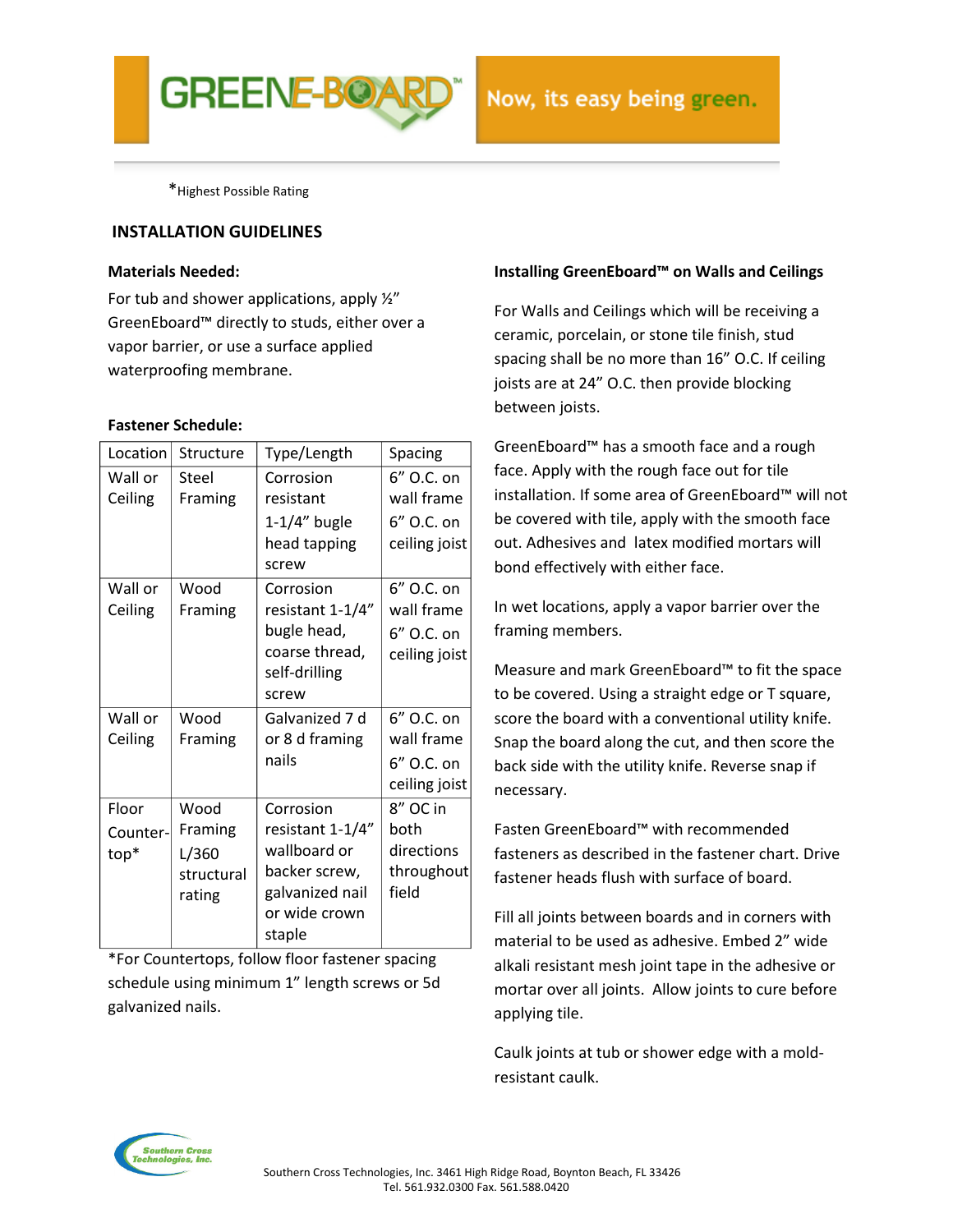### **Installing GreenEboard™ on Floors**

For the strongest installation, rated "Extra Heavy" under ASTM C-627, use ½" GreenEboard™. ¼" GreenEboard™ is suitable for use in residential bathrooms and kitchens where heavy equipment is not regularly moved across the floor.

For both ½" and ¼" GreenEboard™ follow the fastener schedule on the previous page. Fasteners should be no closer to the edge of GreenEboard™ than ¾" for floor installation.

Ensure plywood subfloor and floor structure is sound. Replace any loose, warped, uneven or damaged sections of floor. Use minimum 5/8" exterior grade plywood or 23/32" exterior grade OSB, complying with local building codes and ANSI A108.11.

Ensure that floor is clean, flat, and level. The floor must be engineered not to exceed the L/360 deflection criteria, including live and dead design loads for the specific joist spacing used. Review local building codes for specifications on structural strength of floors.

Spread with a ¼" x ¼" notched trowel a bed of firm mixed, latex modified, dry set mortar between sub-floor and GreenEboard™. (Mortar should comply with ANSI A118.1)

Score and snap GreenEboard™ to fit the installation space. Lay GreenEboard™ over mortar bed, staggering joints. Avoid placing GreenEboard joints directly over plywood joints. Leave 1/4" to 1/4" gap at all perimeter edges.

Fasten GreenEboard following the fastener schedule for floor installation.

Fill completely all joints except perimeter with the same mortar used as the setting bed. Spread a 4 " wide bed of mortar over the joints and embed 2" wide alkali resistant fiberglass tape in the mortar. Allow mortar to dry before installing tile. Tile must be installed with latex modified mortar.

#### **Installing GreenEboard™ on Countertops**

Install minimum ½" exterior grade plywood or OSB board over cabinets. Provide blocking supports under joints and every 16". If using ¾" plywood, provide supports every 24".

For both ½" and ¼" GreenEboard™ follow the fastener schedule on the previous page. Fasteners should be no closer to the edge of GreenEboard™ than ¾" for countertop installation.

Spread with a  $\frac{1}{4}$ " x  $\frac{1}{4}$ " notched trowel a bed of firm mixed, latex modified mortar between plywood and GreenEboard™ OR use the same tile-setting adhesive to be used for the tile installation. (Mortar should comply with ANSI A118.1)

Score and snap GreenEboard™ to fit the installation space. Lay GreenEboard™ over mortar bed, staggering joints. Avoid placing GreenEboard joints directly over plywood joints. Leave <sup>1/2</sup> gap where countertop meets vertical surfaces.

Fasten GreenEboard following the fastener schedule for countertops.

Fill completely all joints except where countertop meets vertical surfaces with the same mortar used as the setting bed. Spread a 4 " wide bed of mortar or adhesive over the joints and embed 2" wide alkali resistant fiberglass tape. Allow mortar or adhesive to dry before installing tile.

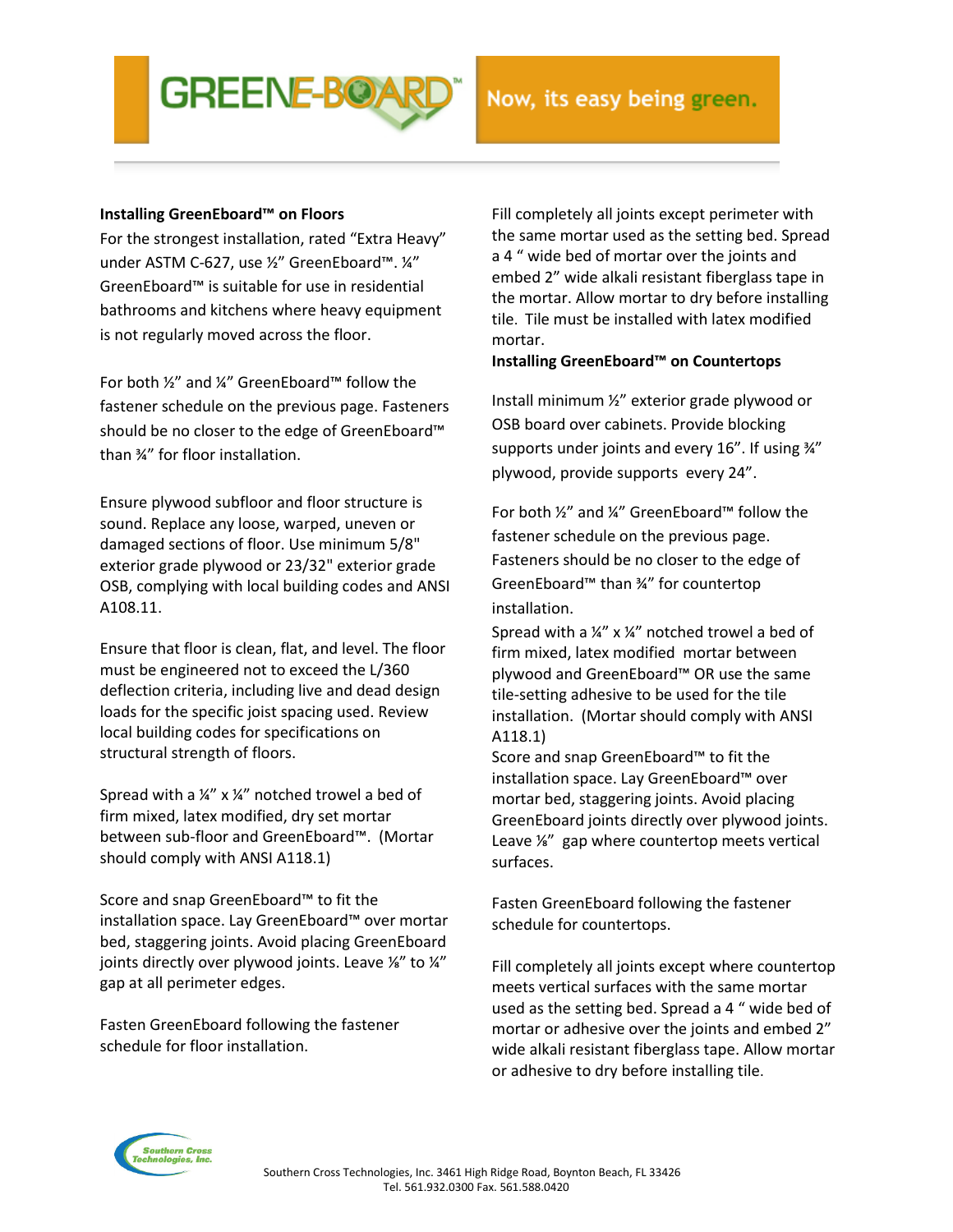

# **Installation of GreenEboard™ As A Wallboard**

#### **Tools Needed for installation:**

- Utility knife with conventional blades
- Saber Saw with hardened blade for curves and cutouts
- 48" wallboard T square and/or other straightedge
- Electric screw driver with depth collar
- Dust mask
- Safety goggles or glasses meeting ANSI Z87.1 standard for construction

#### **Tools needed for finishing:**

- Mixing buckets for powder joint compound
- Mixing tools
- Standard joint compound application trowels and accessories
- Standard sanding tools

#### **Installing GreenEboard™**

Use fasteners appropriate for application:

- For steel studs, use Type "S" corrosion resistant self-tapping screws, minimum length 1-¼"
- For wood studs, use Type "W" bugle head corrosion resistant self-drilling screws, minimum length 1-⅝"

Apply screws at minimum spacing of 6" O.C. on edges and 8" O.C. in field of GreenEboard™

Screw heads should be slightly countersunk, providing space for a flush bed of joint compound to cover the screw head. Use depth gauge on electric screwdriver to control depth of countersink.

Joints between panels should be minimum ⅛" and maximum ¼".

#### **Cutting GreenEboard™**

Mark GreenEboard™ to be cut to fit when less than a full sheet is needed. Using the wall board square or other straightedge, score the GreenEboard™ with one firm pass of a utility blade.

Snap the GreenEboard™ along the cut, and back score to complete the cut.

For special curve cuts or cutouts, use a saber saw with a hardened blade. Support GreenEboard™ firmly when cutting with a saw. Provide adequate ventilation to prevent accumulation of airborne dust. GreenEboard™ dust is not toxic, but may be an irritant to eyes and mucous membranes. Use safety equipment to protect eyes and breathing passages.

#### **Finishing GreenEboard™**

GreenEboard™ is a permeable, or "breathing" material. To prevent excess moisture absorption during application of finishes, apply a low-VOC or zero-VOC penetrating sealer to GreenEboard™ before applying joint compounds or finishing plasters. This will prevent uneven drying.

Fill all joints between boards completely with a nonshrinking, quick drying joint filler. Allow to dry completely, then apply paper joint tape embedded in joint compound. Joint tape may be applied with quick drying or standard joint compound, or with earth plaster joint compounds.

If applying light texture or no texture, continue applying finish coats to the joints to achieve a smooth, flat surface throughout the installation. Sand lightly between coats. Because GreenEboard™ has no paper face, joint compounds can be feathered in, and sanding can be kept to a minimum.

If applying earth plasters, use manufacturer's instructions for application of these plasters. Earth plasters may appear dry on the surface and still retain moisture underneath. Provide adequate ventilation and air movement to completely dry earth plasters before continuing construction process. Use moisture meters to determine when plaster is completely dry.

If painting, apply a primer and finish coat according to paint manufacturer's instructions.

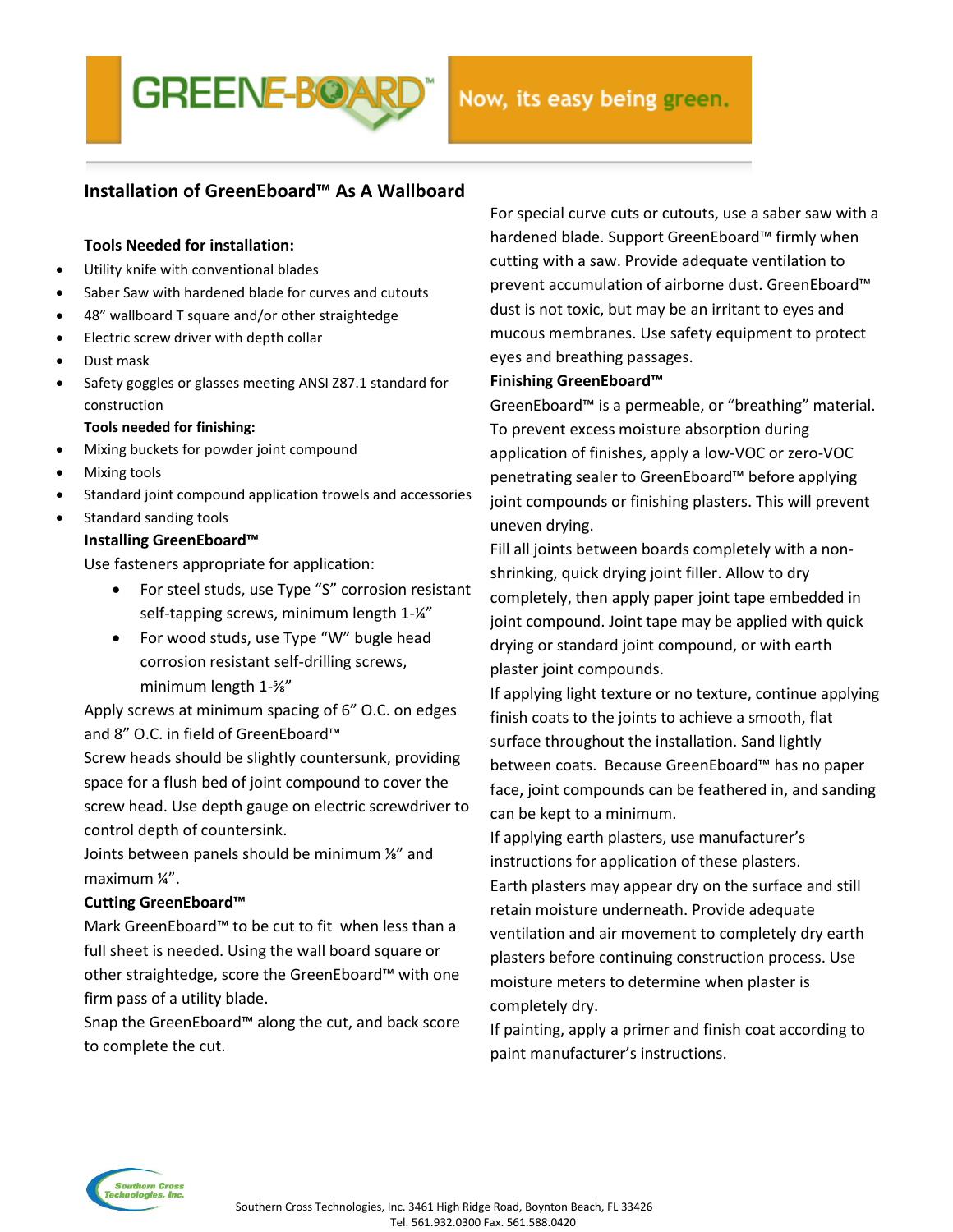

# **INSTALLATION DIAGRAMS FOR TILE INSTALLATION**